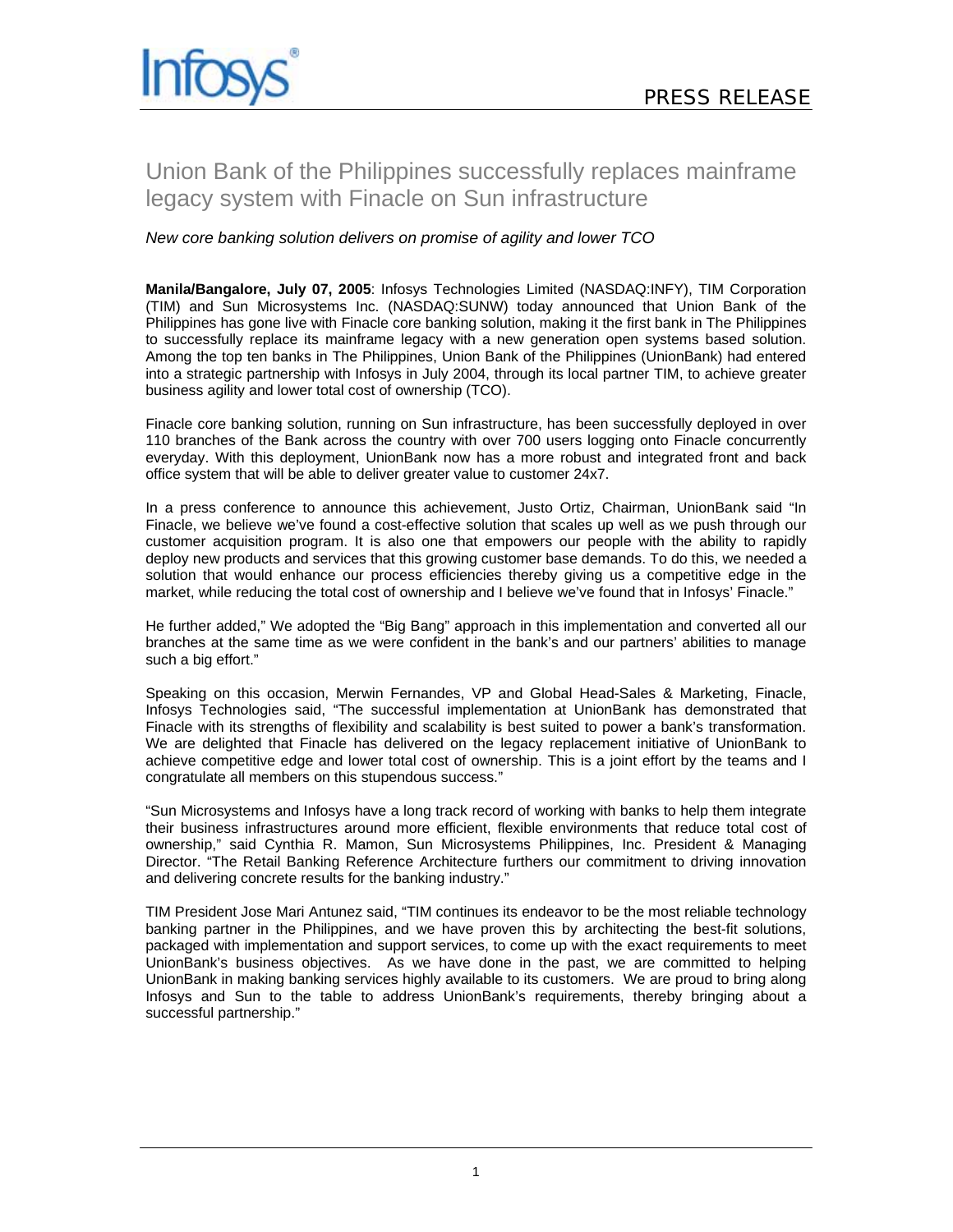

#### **About Finacle Universal Banking Solution**

Finacle, the universal banking solution from Infosys, empowers banks to transform their business leveraging agile, new generation technologies. The solution addresses the core banking, e-banking, treasury, wealth management, CRM, and cash management requirements of universal, retail, corporate, community and private banks worldwide. Finacle has been architected out of years of experience with global banks and offers several powerful and differentiating features making it one of the most comprehensive, flexible and scalable solutions in its class. For more information, visit www.infosys.com/finacle

### **About Infosys Technologies Ltd. (NASDAQ: INFY**)

Infosys Technologies Ltd. (NASDAQ: INFY) defines, designs and delivers IT enabled business solutions. These provide our customers strategic differentiation and operational superiority, thereby increasing business competitiveness. Each solution is delivered with a high degree of time and cost predictability that ensures peace of mind. With Infosys, you get a transparent business partner, business-IT alignment with flexibility, world-class processes, speed of execution and the power to stretch your IT budget by leveraging the Global Delivery Model that the company pioneered. For more information, visit www.infosys.com

#### **About Union Bank of the Philippines**

UnionBank stands out for its strategy, execution and performance. While many banks went for size and market share through large balance sheets, UnionBank has followed a highly focused differentiation strategy that emphasizes innovation and service with a clear technological bias. It has championed e-commerce in the Philippines and achieved success in B2B and B2G, creating electronic communities for multinational and domestic corporations and key government institutions. In 2004, the bank achieved a breakthrough in B2C through its eCard for 1.4 million members of the Government Service Insurance System.

The bank is well capitalized and has a reputation as a tech-savvy and well managed bank. Among domestic universal banks, it is ranked number 1 in return on assets, number 1 in cost/income ratio, number 1 in capital adequacy ratio, number 2 in return on equity and number 4 in absolute profit. Its cost/income ratio has steadily declined to 45% in 2004 from 51% in 2003 and 56% in 2002, making it one of the lowest cost producers in the industry.

The bank's strengths are in corporate cash management, B2B2C and internet banking, Treasury/capital markets, consumer finance and access channels. Customers transact and access information through multiple channels: 111 branches nationwide, 94 own ATMs, additional 5,165 ATMs through Megalink, a call center, and internet bank www.unionbankph.com.

The bank is continually cited as among the best banks in Asia or the Philippines by international financial publications The Asian Banker Journal, Euromoney and Asiamoney.

UnionBank's common stock is listed on the Philippine Stock Exchange and trades under the symbol UBP.

#### **About Sun Microsystems, Inc.**

A singular vision -- "The Network Is The Computer" -- guides Sun in the development of technologies that power the world's most important markets. Sun's philosophy of sharing innovation and building communities is at the forefront of the next wave of computing: the Participation Age. Sun can be found in more than 100 countries and on the Web at http://sun.com.